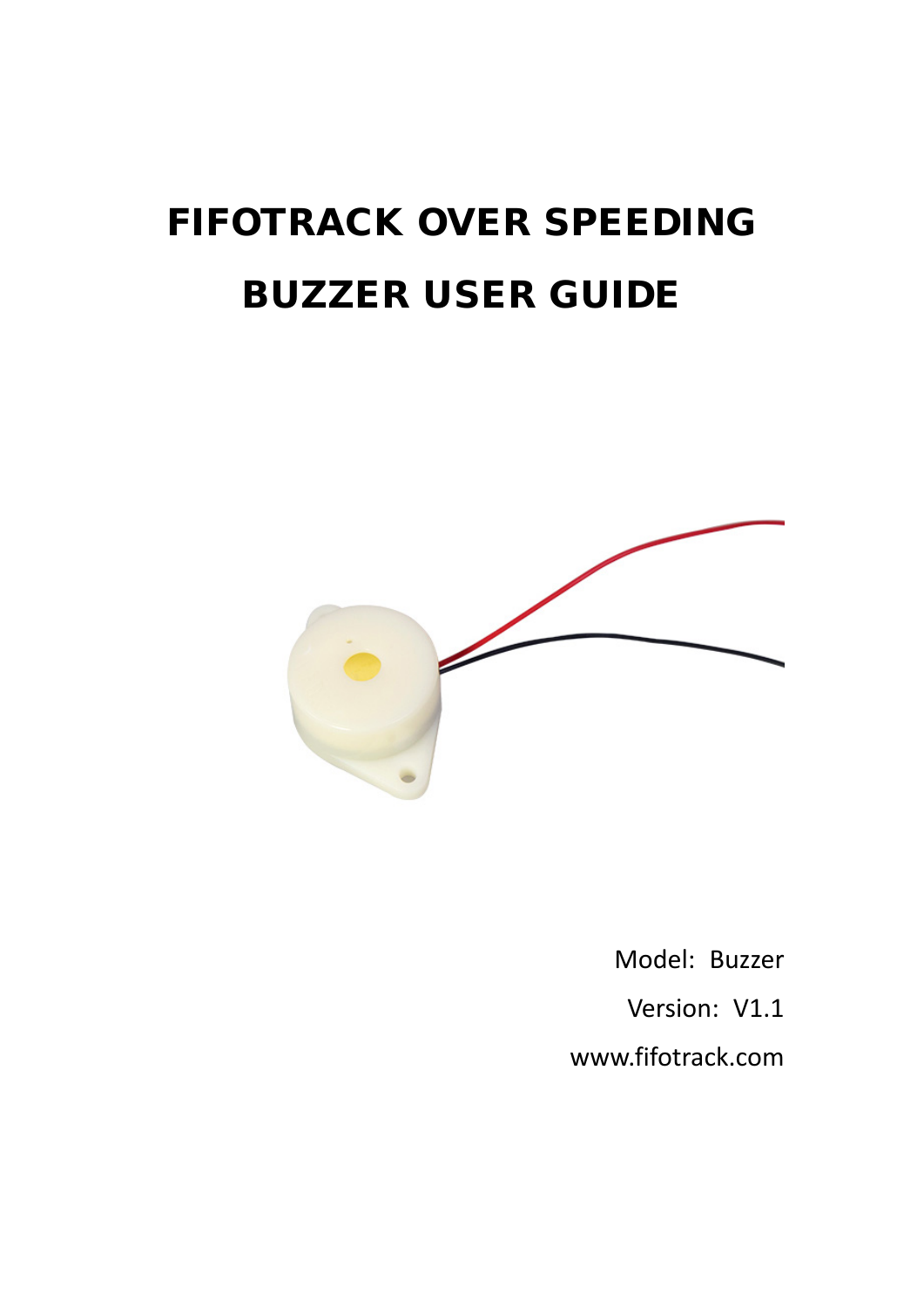#### **Copyright and Disclaimer**

- All copyrights belong to Shenzhen fifotrack Solution Co., Ltd. You are not allowed to revise, copy or spread this file in any form without consent of fifotrack.
- $\odot$  fifotrack is trademark of fifotrack, protected by law.
- Please read this user guide carefully before installation to avoid any possible personal injury or property loss.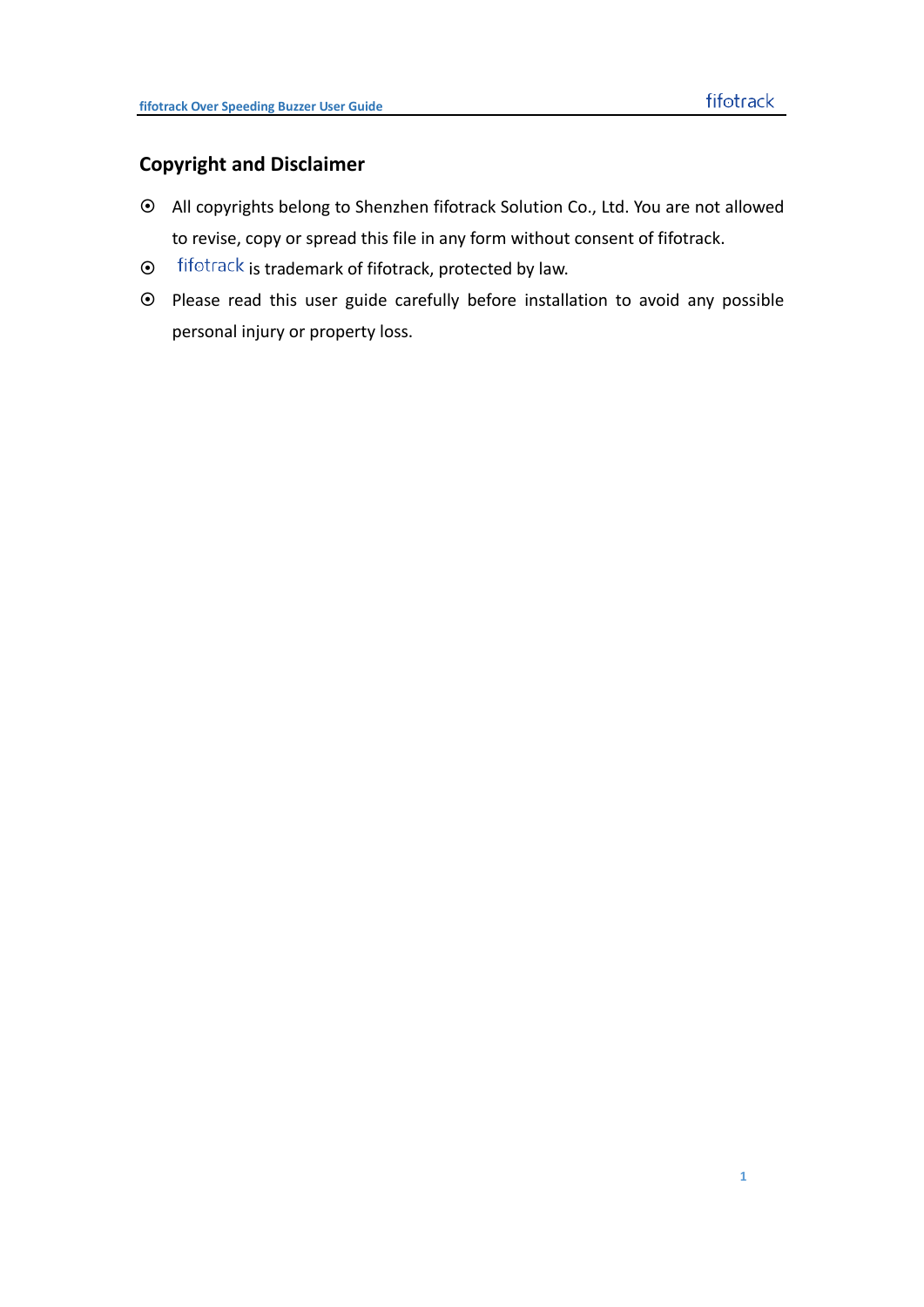## **Document History**

<span id="page-2-0"></span>

| Version | <b>Revision Date</b> | Author  | Detail          |
|---------|----------------------|---------|-----------------|
| V1.1    | July 15, 2021        | Cici Wu | Initial Version |
|         |                      |         |                 |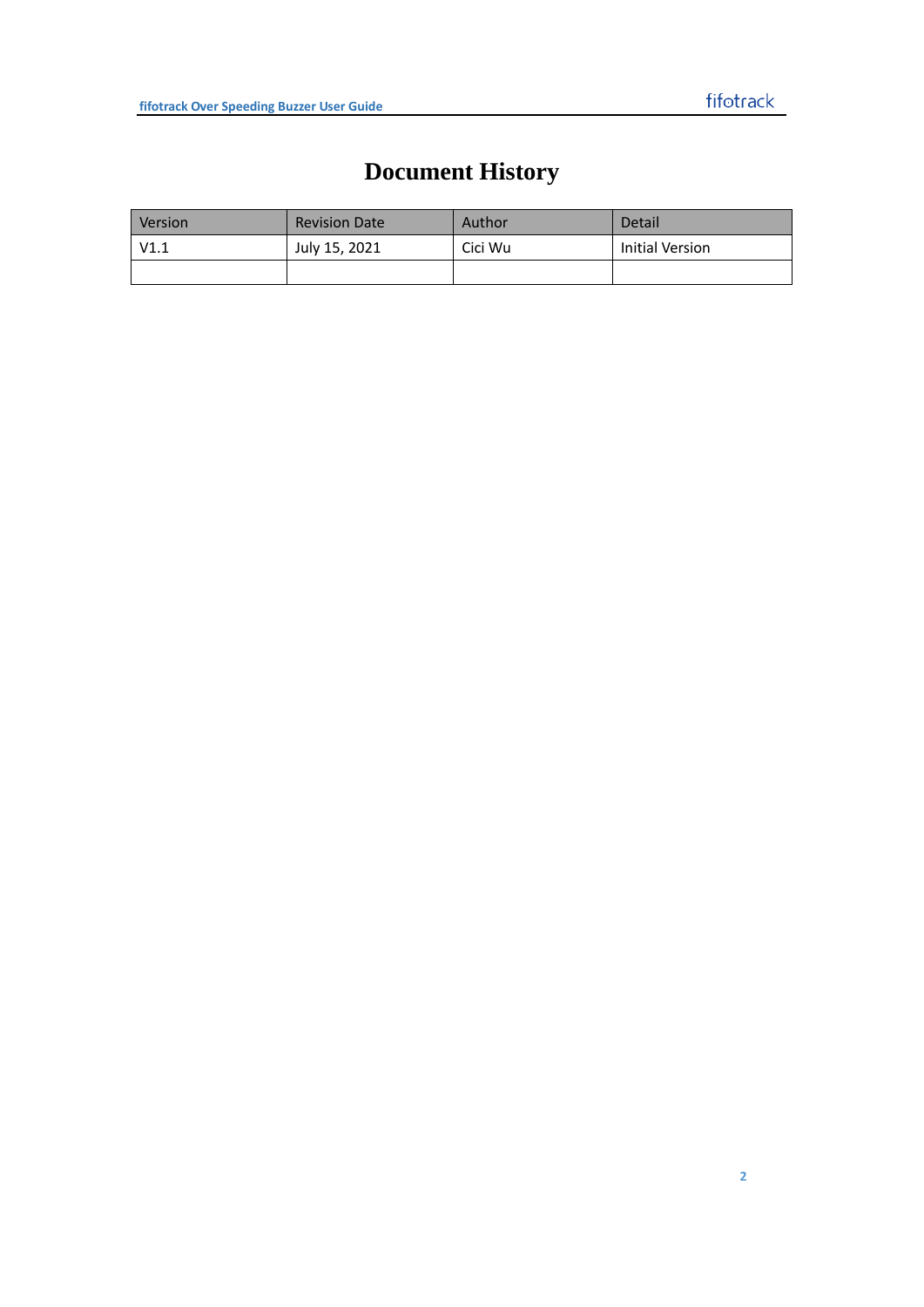### **Contents**

<span id="page-3-0"></span>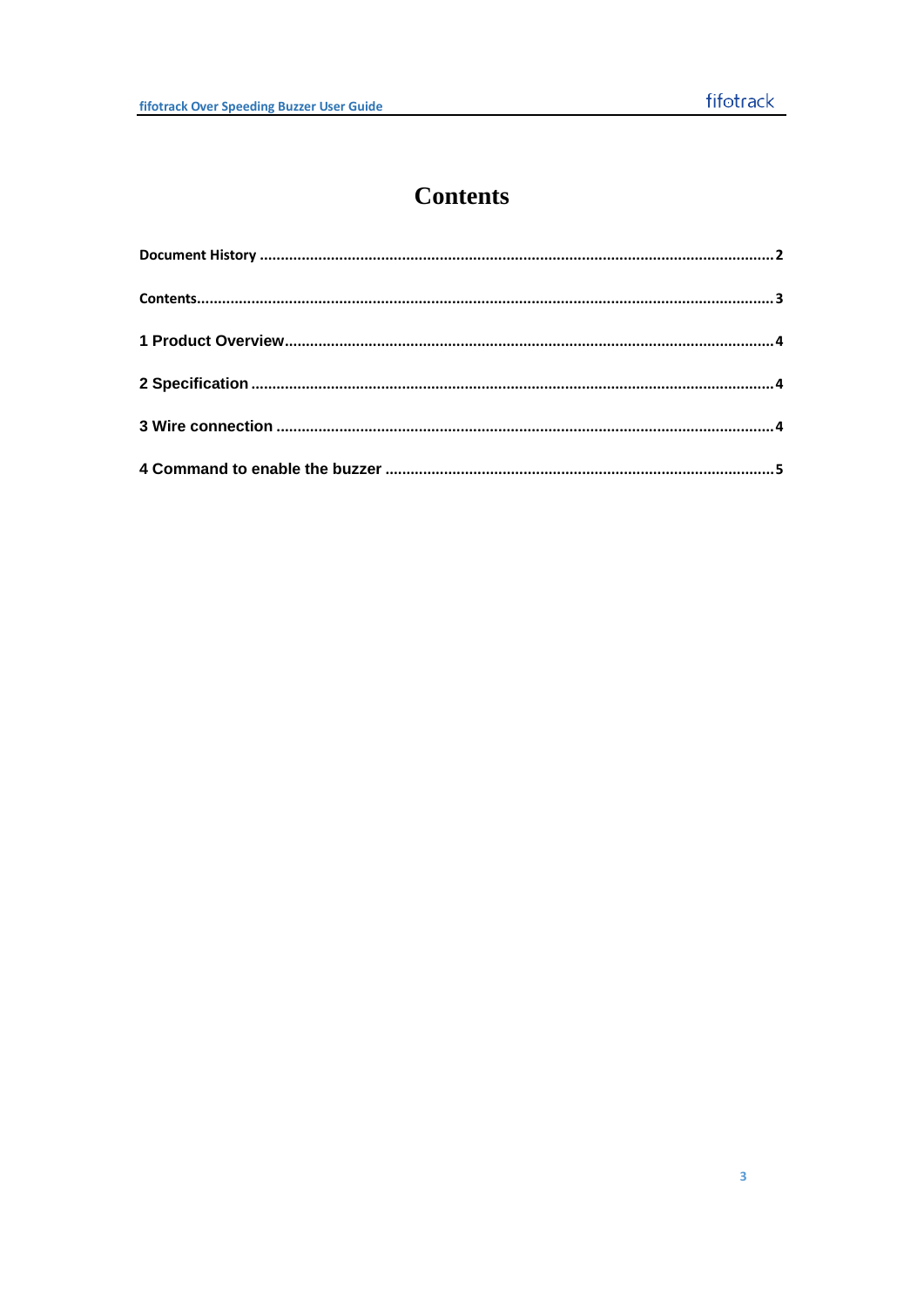### <span id="page-4-0"></span>**1 Product Overview**

The buzzer is an optional accessory to remind the driver once the vehicle is over speeding. Working together with the GPS tracker, the buzzer can be triggered by over speeding automatically. If the speed is back to normal speed, the buzzer will stop ringing automatically too.

#### <span id="page-4-1"></span>**2 Specification**

| <b>Items</b>               | <b>Description</b>                       |
|----------------------------|------------------------------------------|
| Dimension                  | 47*30*14mm                               |
| Cable length               | 12cm                                     |
| Rated voltage(Square wave) | 24V                                      |
| Operating voltage          | $3 - 24V$                                |
| Rated current (MAX)        | 20 <sub>m</sub> A                        |
| Min sound output at 10cm   | 90dB                                     |
| Resonant frequency         | 3100±500Hz                               |
| Operating temperature      | -20 to +80 $\degree$ C                   |
| Weight                     | 8g                                       |
| <b>Type</b>                | Active piezoelectric buzzer              |
| Applied model              | A100/A300/A500/A600/A700/S20/S30/S50/S70 |

#### <span id="page-4-2"></span>**3 Wire connection**



For the A series GPS tracker model, the buzzer connects to **output2**

| <b>Buzzer</b>       | <b>Wire Connection</b> | <b>GPS</b><br>tracker<br>A<br>series    |
|---------------------|------------------------|-----------------------------------------|
|                     |                        | (A100/A300/A500/A600/A700)              |
| Power wire (Red)    |                        | VCC wire (Red)                          |
| Ground wire (Black) |                        | <b>Output<sup>2</sup></b> wire (Yellow) |